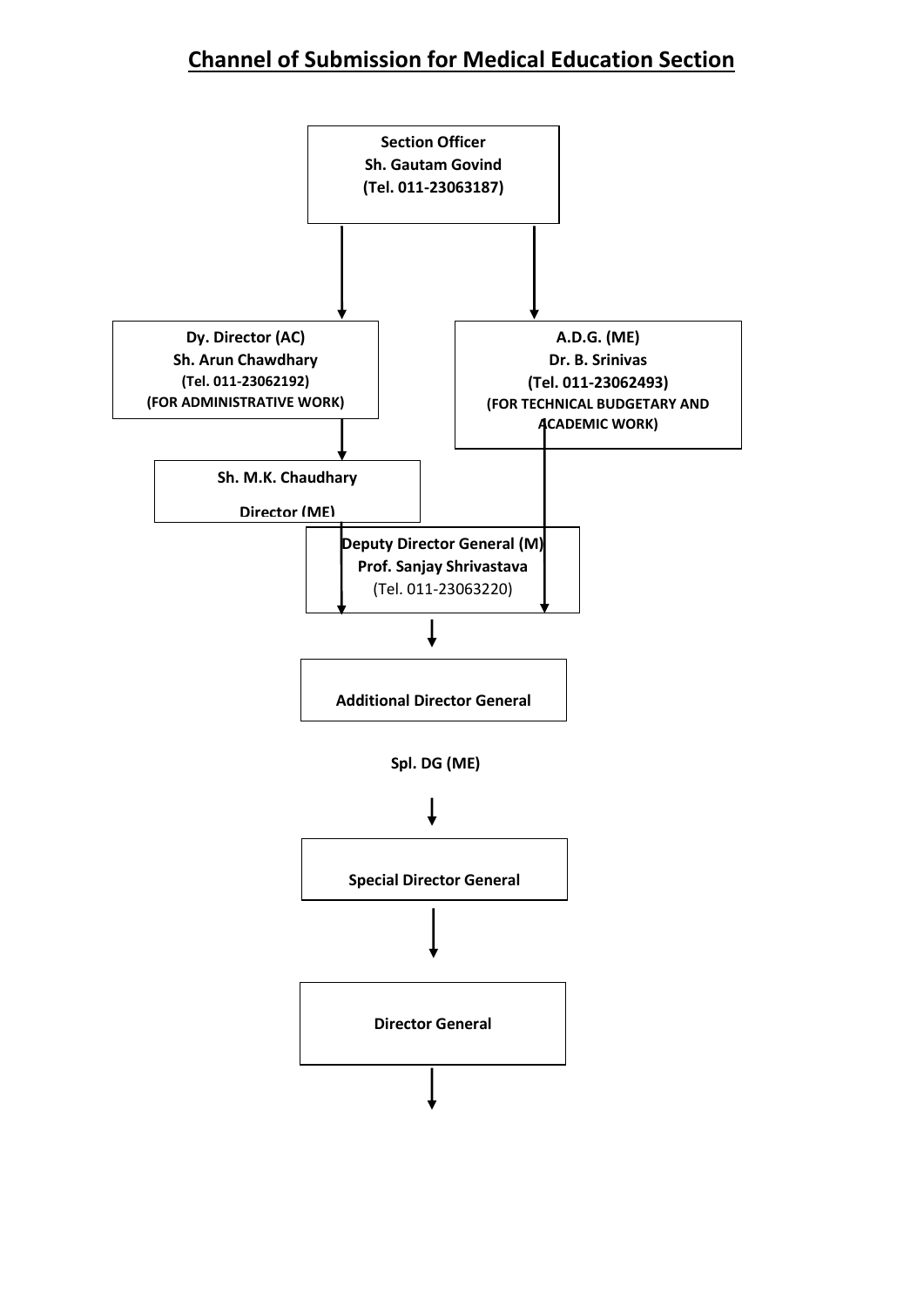## **MEDICAL EDUDCATION SECTION**

# **Medical Education Section is responsible for:-**

- All technical matters related to Undergraduate and Post-graduate Medical-Education.
- Allocation of MBBS / BDS seats against Central Pool Quota for ministry of Defence, Cabinet Sectt. & Ministry of Home Affairs.
- Parliament matters related to Medical Education.
- Tele-medicine.
- Academic matters related to Vardhman Medical College, New Delhi, Lady Harding Medical College, New Delhi and JIPMER, Pondicherry and PGIMER, Dr. RML Hospital, New Delhi.
- Review of stipends to Interns in Central Govt. Institutes.
- Residency Scheme. Review from time to time.
- Technical matters related to PGIMER, Chandigarh, AIIMS, New Delhi, ICMR, New Delhi, National Board of Examinations, New Delhi, NEIGRIHMS, Shillong, IGIMS, Patna and RIMS, Imphal.
- Medical Council of India,
- Dental Council of India.
- RTI Matters related to Medical Education.
- Matter related to CMC, Vellore/Ludhiana, St.John Medical College, Bangalore, Kasturba Health Society, Sewa Gram Wardha.
- Technical Clearance of foreign journals.
- Elective training by the foreign nationals in India.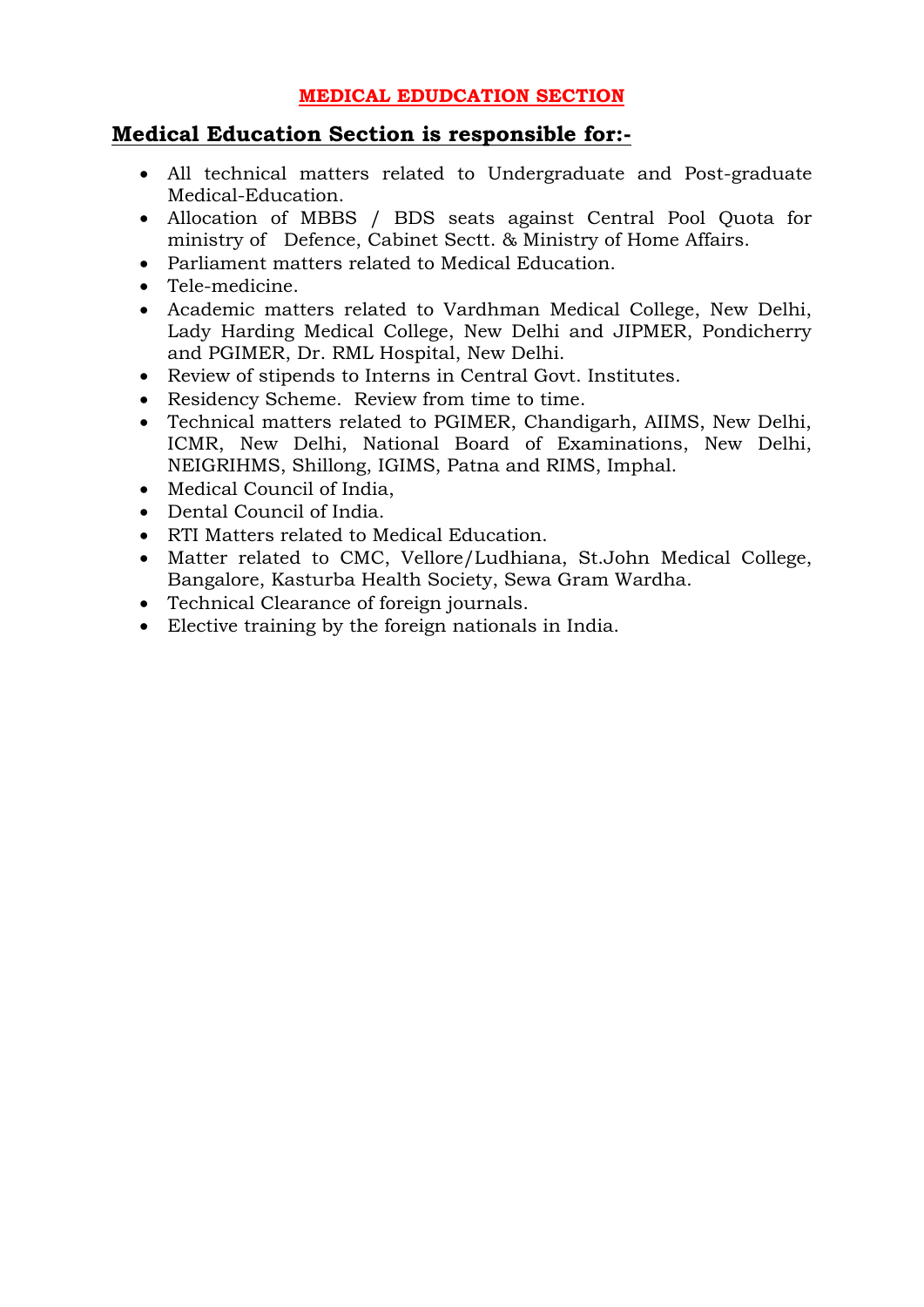# **All Administrative Matters in r/o following Institutions:-**

- 1. Lady Harding Medical College & Smt. Sucheta Kriplani Hospital,New Delhi.
- 2. Kalawati saran Children's Hospital, New Delhi.
- 3. Central Institute of Psychiatry, Ranchi
- 4. All India Institute of Hygiene & Public Health, Kolkatta

#### **All Administrative work related to**

#### **L.H.M.C., K.S.C.Hospital, New Delhi and Smt. S.K. Hospital, New Delhi**:**-**

- Up posts & up-gradation of posts.
- Continuation of temporary posts.
- Comprehensive restructuring Plan of LHMC.
- Complaints.
- Compassionate appointments
- Court cases.
- News items appearing in newspapers related to above the Institutions.
- ACP, resignation and transfers cases
- Creation of faculty posts
- All Filling Budgetary matters and infrastructures related matters.
- Capital Works and CPWD Estimates in respect of above hospitals/institutions.
- Administrative Approval & Expenditure Sanction, Constitution of Technical Specification Committees and Bid Evaluation Committee for the procuring of costly equipment's and machines in respect of above mentioned hospitals/ institutions.
- $\bullet$  S.F.C. and E.F.C.
- Condemnation of vehicles and Purchase of New vehicles in place of condemned vehicles/Ambulances.
- "Write off" cases in respect of above institutions.
- All types of advances like HBA/ Motor car/ Scooter/ Computer etc.
- Audit Para and Audit Objections.
- Placement of funds to DAVP
- Filling up of posts,
- Up gradation, revival of lapsed posts, deputation etc.
- Continuation of temporary posts and ad-hoc appointments.
- Complaints and clarifications
- VIP reference / matters from Human Rights Commission relating to above subjects.
- Restructuring of Laboratory.
- Movable / Immovable returns
- RTI matters pertaining to above mentioned two institutions.
- Residual work of JIPMER Puducherry after notifying autonomous status by Ministry of Health
- Work related to PMS (Para Medical Services)
- Work related to Colombo Plan
- Typing drafts/fair letter in respect of work allocated to her.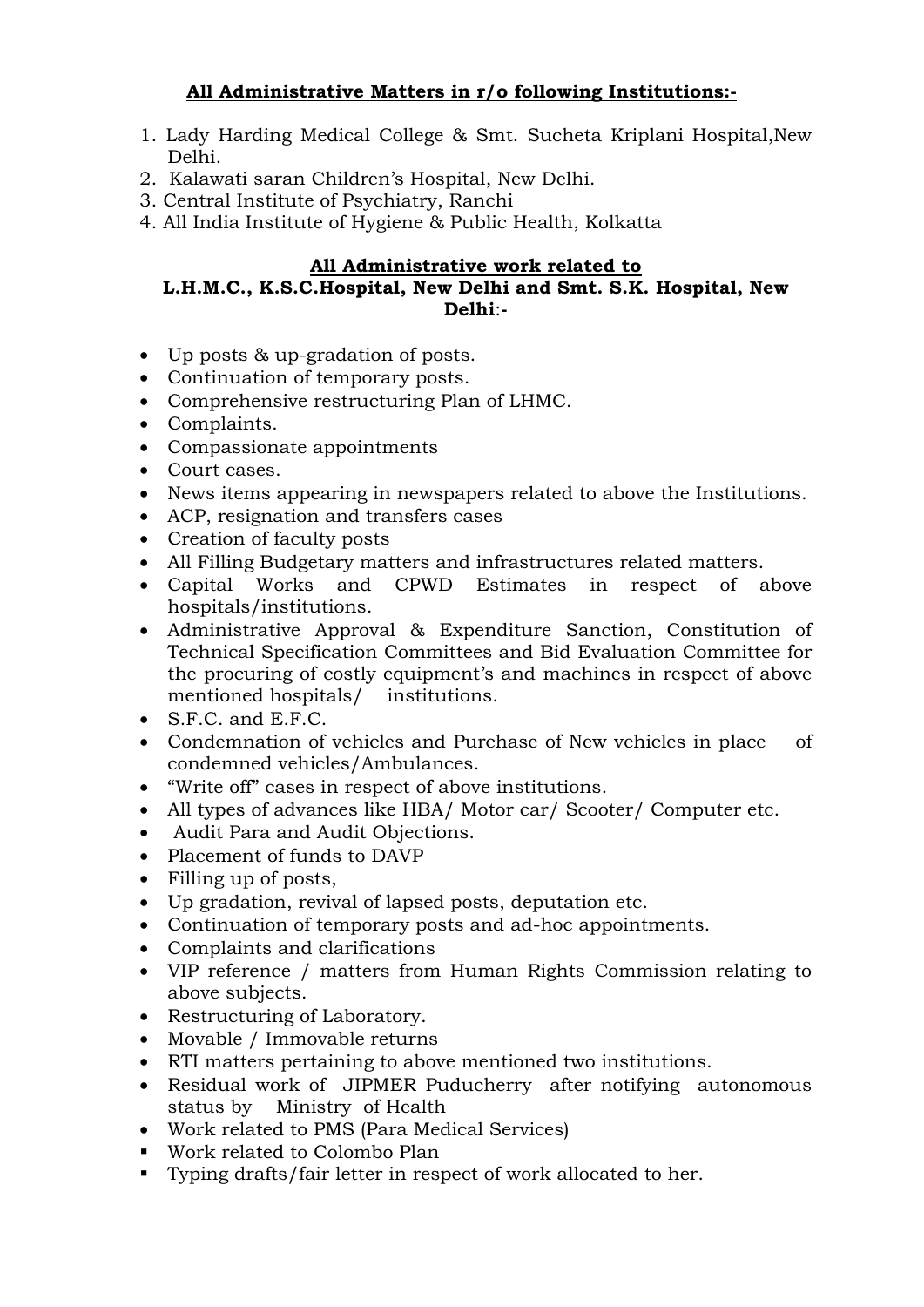#### **All Administrative Matters of AIIH&PH, Kolkata:-**

- Approval for inclusion of new courses in AIIH&PH, Kolkata.
- Grievances of official of AIIH&PH.
- Approval for formation of Staff associations,
- Formation/grievances of service associations.
- Monitoring & implementation with approval of Ministry of H&FW and other Govt. Departments.
- Framing/amendment of Recruitment Rules of Gr.-A/B/C & D
- Approval for filling up of posts.
- Up gradation, revival of lapsed posts, deputation etc.
- Approval of tour program of Director, ALLH&PH.
- Counting of past series
- Grant of Study leaves.
- Grant of HBA to officials of AIIH&PH.
- All Advances in r/o officials of AIIH&PH.
- NOC & Permission for foreign visits.
- Forwarding of application for fellowship etc.
- Forwarding of application of applying to other posts.
- Administrative Approval and Estimate sanction, Audit-Paras,
- Condemnation of vehicles and write-off losses
- Cases of up gradation by Granting ACP etc.
- Approval for attending international conference/meeting etc.
- Approval for appointment of consultants in AIIH&PH.
- Court cases in  $r/o$  Gr. A, B, C & D Employees.
- RTI applications in r/o AIIH&PH, Kolkata.
- VIP reference / matters from Human Rights Commission relating to above subjects
- Parliament questions, AIIH&PH, Kolkata
- Compassionate appointment AIIH&PH, Kolkata
- Movable / Immovable returns in  $r/0$  AIIH & PH, Kolkata.
- Typing drafts/fair letter in respect of work allocated to him.

## **All administrative work relating to**

## **C.I. P., RANCHI**

- $\triangleright$  Filling up of posts,
- $\triangleright$  Up gradation, revival of lapsed posts, deputation etc.
- Continuation of temporary posts and ad-hoc appointments**.**
- $\triangleright$  Complaints and clarifications
- VIP reference / matters from Human Rights Commission relating to above subjects.
- $\triangleright$  News items
- $\triangleright$  Restructuring of Laboratory cadre in C.I.P.
- Court Cases: C.I.P.
- > Parliament questions, C.I.P.
- $\triangleright$  Compassionate appointment C.I.P.
- Advances sanction Motor Cycle / Motor Car etc.
- $\triangleright$  Grant of HBA (group A, B, C & D)
- $\triangleright$  Movable / Immovable returns
- $\triangleright$  N.O.C. for Passport/ Renewal of passport.